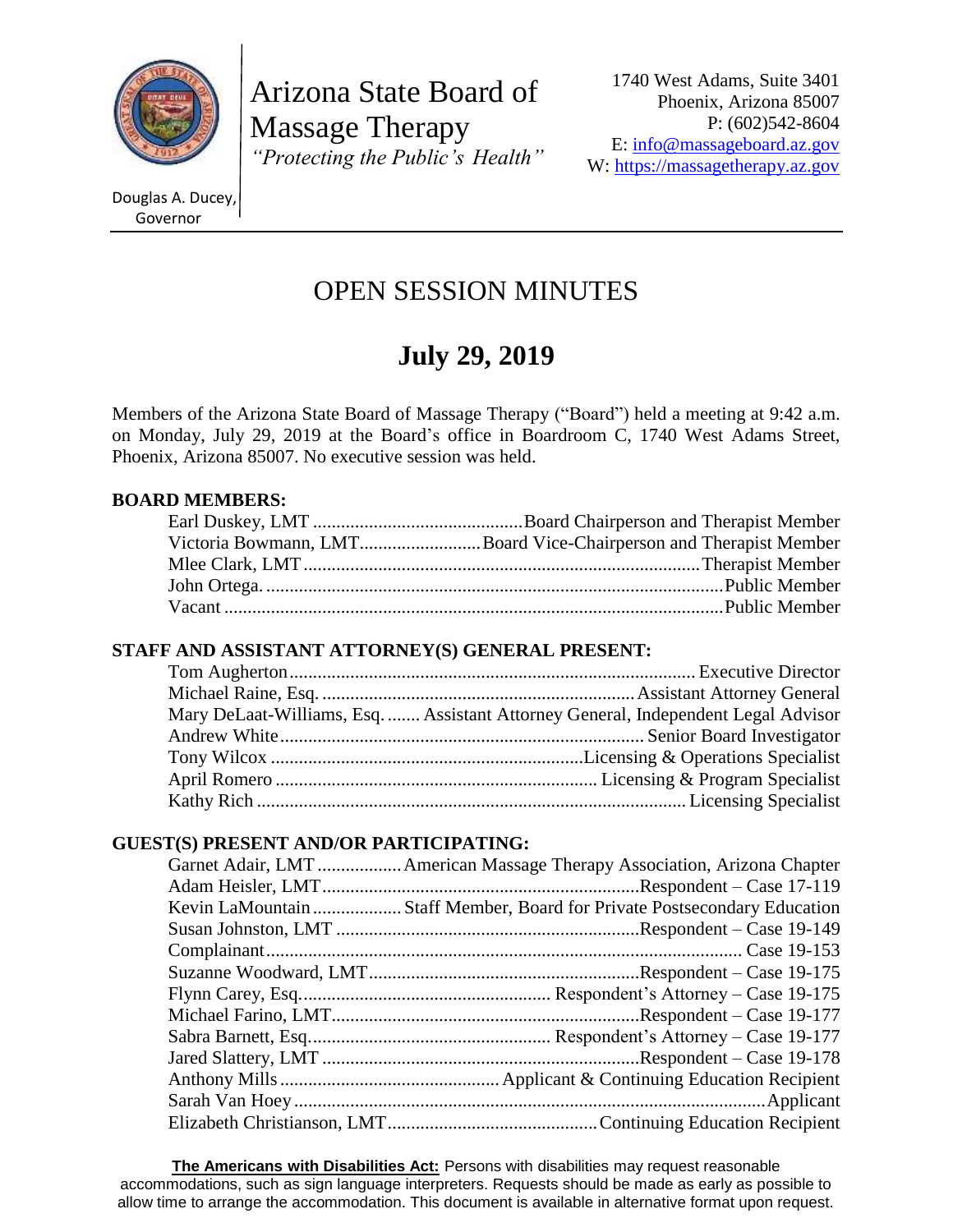Open Session Minutes July 29, 2019 Page 2

## **OPEN SESSION**

The meeting was called to order at 9:42 a.m. by Earl Duskey. The following order of business was then considered:

# **ROLL CALL**

Roll call of the Board members was taken and a quorum was established.

# **CALL TO THE PUBLIC**

No one from the public wished to address the Board.

# **DECLARATION OF CONFLICTS OF INTEREST**

No new conflicts were declared.

## **REVIEW, DISCUSSION AND POSSIBLE ACTION ON BOARD MEETING MINUTES**

Discussion and approval of the Massage Board Open Session Minutes from the June 24, 2019 meeting.

A motion was made by Victoria Bowmann, seconded by Mlee Clark and passed unanimously to approve the Open Session Minutes from the June 24, 2019 board meeting.

## **BOARD PRESENTATION ON ARIZONA TRADE SCHOOL CLOSURES, STUDENT TUITTION PRTECTION; BY MR. KEVIN LA MOUNTAIN, PRIVATE POST SECONDARY EDUCATION BOARD STAFF**

Kevin La Mountain was not present. Earl Duskey tabled the matter until Mr. La Mountain's arrival.

## **CONSENT CALENDAR**

John Ortega requested the following item be pulled from the consent calendar and be voted on separately:

- A. Recommendation by staff to grant Arizona massage license for the following temporary license holder:
	- 1. Mr. Steven Van Shubert, Temporary License issued by Staff on 6.27.2019. Request for permanent Arizona license from Board as a Canadian citizen.

A motion was made by Earl Duskey, seconded by Victoria Bowmann and passed unanimously to approve the following consent calendar items:

B. Recommendation by staff for the filing of injunction in Superior Court against the following cases detailing unlawful use/unlawful practice of massage license: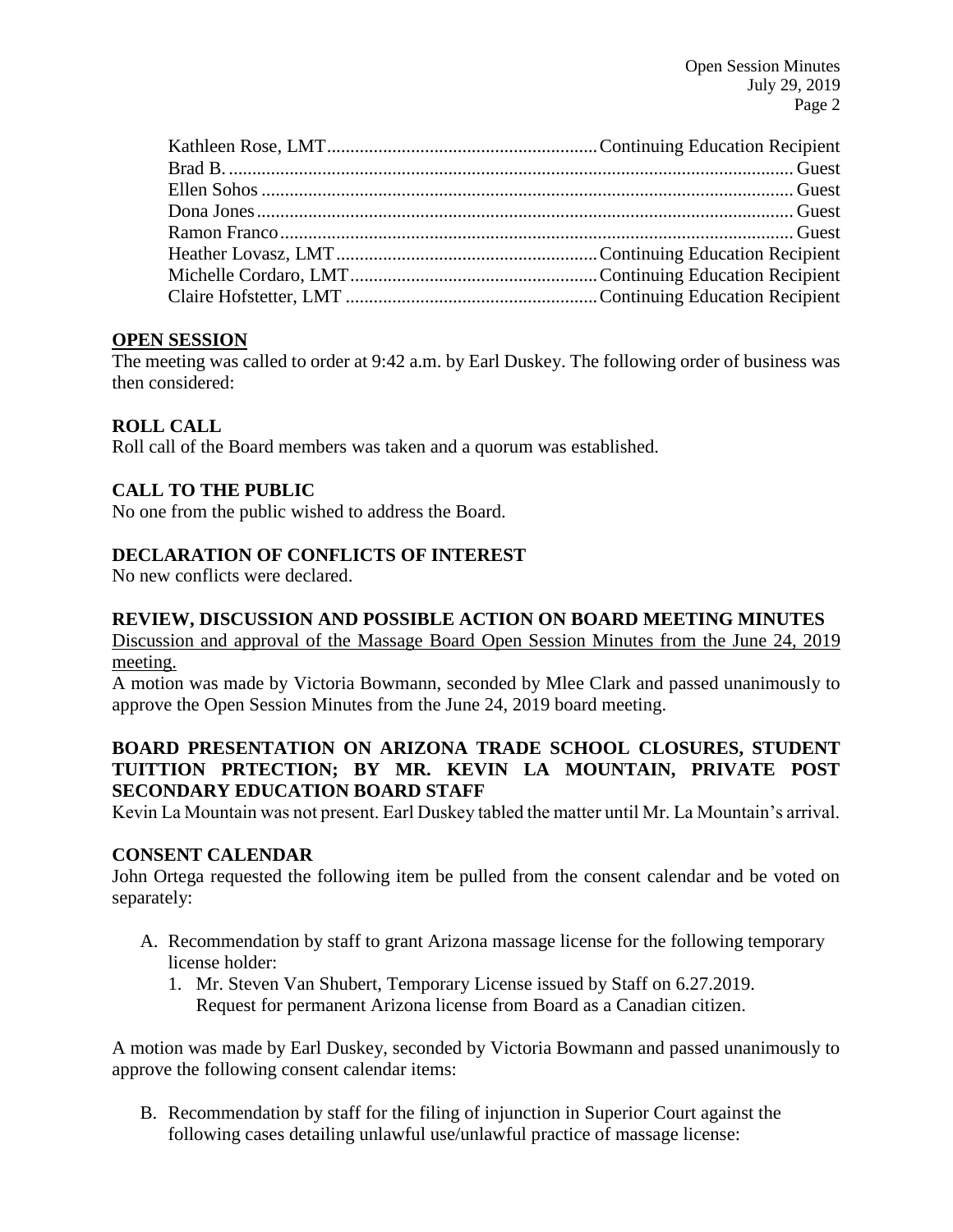1. Case #19-168, Castro, Sergio

- 2. Case #19-160, Kristen Dangerfield
- C. Recommendation by staff to adopt the following policy:
	- 1. "Payment of Annual Leave for Non-separating Employees"

After discussion, a motion was made by Victoria Bowmann, seconded by John Ortega and passed unanimously to approve the following consent calendar item:

- A. Recommendation by staff to grant Arizona massage license for the following temporary license holder:
	- 1. Mr. Steven Van Shubert, Temporary License issued by Staff on 6.27.2019. Request for permanent Arizona license from Board as a Canadian citizen.

# **ITEMS FOR BOARD REVIEW, DISCUSSION AND POSSIBLE ACTION**

Request to Remove from Probationary Status

Case #17-119; Heisler, Adam

Andrew White provided a summary of Mr. Heisler's probation fulfillment. Mr. Heisler addressed the Board regarding what he has learned from his probation.

A motion was made by Mlee Clark, seconded by Victoria Bowmann and passed unanimously to terminate probation of the massage therapy license.

# **BOARD PRESENTATION ON ARIZONA TRADE SCHOOL CLOSURES, STUDENT TUITTION PRTECTION; BY MR. KEVIN LA MOUNTAIN, PRIVATE POST SECONDARY EDUCATION BOARD STAFF**

Kevin LaMountain gave a presentation to the Board on the closure of private postsecondary schools, with a special emphasis on Cortiva Institute.

# **ITEMS FOR BOARD REVIEW, DISCUSSION AND POSSIBLE ACTION**

Formal Hearing(s)

Case #19-149; Johnston, Susan

Susan Johnston was present. Michael Raine was present and appeared on behalf of the State. Mary DeLaat-Williams was present to provide independent legal advice to the Board.

The State filed a motion to vacate the decision to hold a formal hearing and move to a formal interview and continue the matter to the August board meeting.

A motion was made by Victoria Bowmann, seconded by Mlee Clark and passed unanimously to vacate the decision to hold a formal hearing and move to a formal interview and continue the matter to the August board meeting.

# Case #19-153; Jean-Pierre, Grayson

Grayson Jean-Pierre was not present. Michael Raine was present and appeared on behalf of the State. Mary DeLaat-Williams was present to provide independent legal advice to the Board.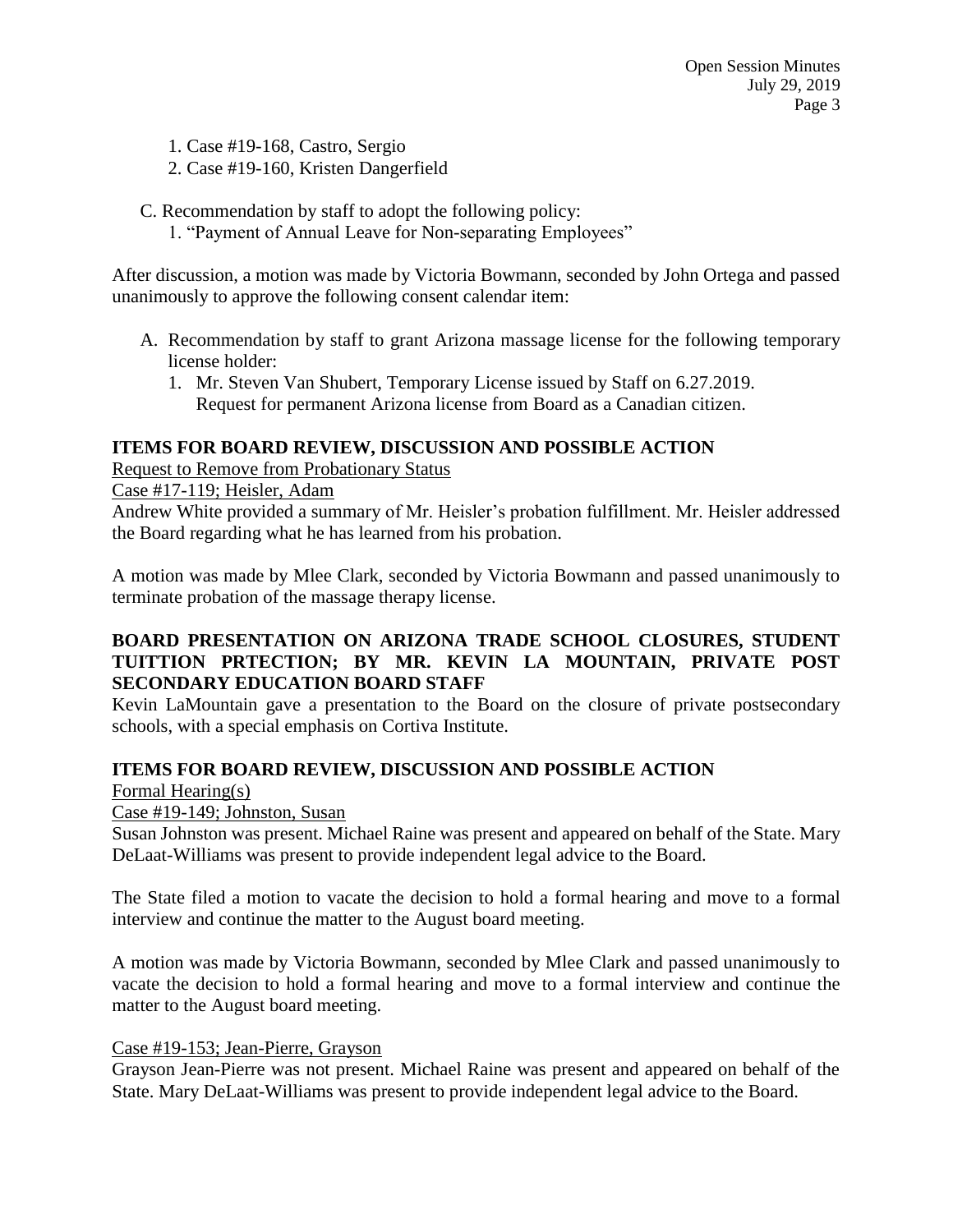The State presented its case in chief, including witness testimony from the complainant. The State submitted 2 exhibits, which were accepted by the Board.

A motion was made by Victoria Bowmann, seconded by Mlee Clark and passed unanimously to adopt the Factual Allegations as the Findings of Fact.

A motion was made by Victoria Bowmann, seconded by Mlee Clark and passed unanimously to adopt the Alleged Violations as the Conclusions of Law.

A motion was made by Victoria Bowmann and seconded by John Ortega to revoke the respondent's massage therapy license. The motion passed  $4 - 0$  by the following roll call vote:

Mlee Clark – Aye Victoria Bowmann – Aye John Ortega – Aye Earl Duskey – Aye

#### Investigation Review File(s) Case #19-175; Woodward, Suzanne

Suzanne Woodward was present with attorney Flynn Carey. Andrew White summarized the investigative report, which included allegations of unprofessionalism and sexual assault. Mr. Carey addressed the Board to request dismissal of the case on the grounds of jurisdiction. Mr. Carey and Ms. Woodward answered further questions from the Board.

After discussion, a motion was made by Earl Duskey, seconded by Victoria Bowmann and passed 3 – 1 to issue an advisory letter regarding the intertwining of advertisements that could potentially mislead the public.

*John Ortega voted against the motion.*

*The Board took a break from 11:27 a.m. – 11:32 a.m.*

# Case #19-177; Farino, Michael

Michael Farino was present with attorney Sabra Barnett. Andrew White summarized the investigative report, which included allegations of sexual assault. Ms. Barnett addressed the Board to request dismissal of the case.

A motion was made by Victoria Bowmann, seconded by John Ortega and passed unanimously to move the matter to a formal interview.

## Case #19-178; Slattery, Jared

Jared Slattery was present. Andrew White summarized the investigative report, which included allegations of unprofessionalism and sexual conduct. Mr. Slattery addressed the Board regarding the incident. Andrew White updated the Board on the additional continuing education Mr. Slattery has taken as a result of the incident.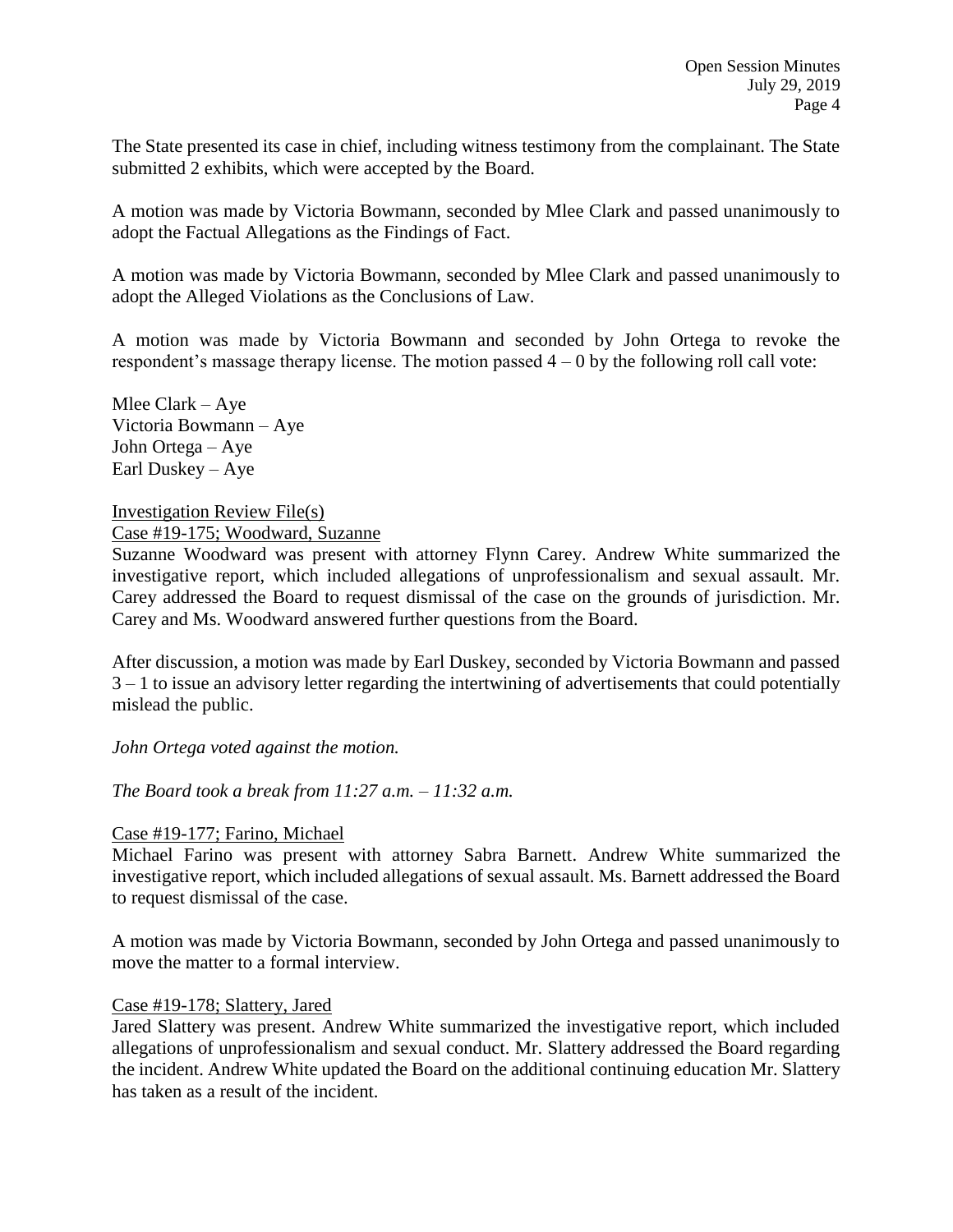After discussion, a motion was made by Victoria Bowmann, seconded by John Ortega and passed unanimously to issue a Non-Disciplinary Order for Continuing Education to include 8 hours of live continuing education in the areas of ethics and business practices, in addition to the statutorily required contuing education hours, to be completed within 4 months of the effective date of the order.

## Application Review

## Joseph, Aaryn

Aaryn Joseph was not present to answer any questions regarding her massage therapy license application or her background. Andrew White provided a summary of the applicant's application and background.

A motion was made by Victoria Bowmann, seconded by Mlee Clark and passed unanimously to grant the applicant a massage therapy license.

## Mills, Anthony

Anthony Mills was present to answer any questions regarding his massage therapy license application or his background. Andrew White provided a summary of the applicant's application and background.

A motion was made by Victoria Bowmann, seconded by John Ortega and passed unanimously to grant the applicant a massage therapy license.

# Van Hoey, Sarah

Sarah Van Hoey was present to answer any questions regarding her massage therapy license application or her background. Andrew White provided a summary of the applicant's request for a fee waiver as a second time applicant.

After discussion, a motion was made by Earl Duskey, seconded by Mlee Clark and passed unanimously to deny the applicant's request for a fee waiver.

## **SELECTION OF A BOARD MEMBER DELEGATE FOR THE FSMTB 2019 ANNUAL MEETING. DISCUSSION AND APPROVAL OF BOARD REPRESENTATIVE. DIRECTION TO STAFF.**

A motion was made by Victoria Bowmann, seconded by Earl Duskey and passed unanimously to nominate Mlee Clark as the Board's representative at the FSMTB's 2019 Annual Meeting.

# **ASSISTANT ATTORNEY GENERAL'S REPORT ON THE LEGAL COMPLIANCE ANALYSIS OF LEGISLATIVE-ENACTED HB 2569**

Micheal Raine reviewed the Attorney General's memo on the analysis of HB2569 and suggested for the Board's consideration the possible adoption of a substantive policy statement for residency requirements.

# **EXECUTIVE DIRECTOR'S REPORT**

The Board reviewed the budget and agency operations with Tom Augherton.